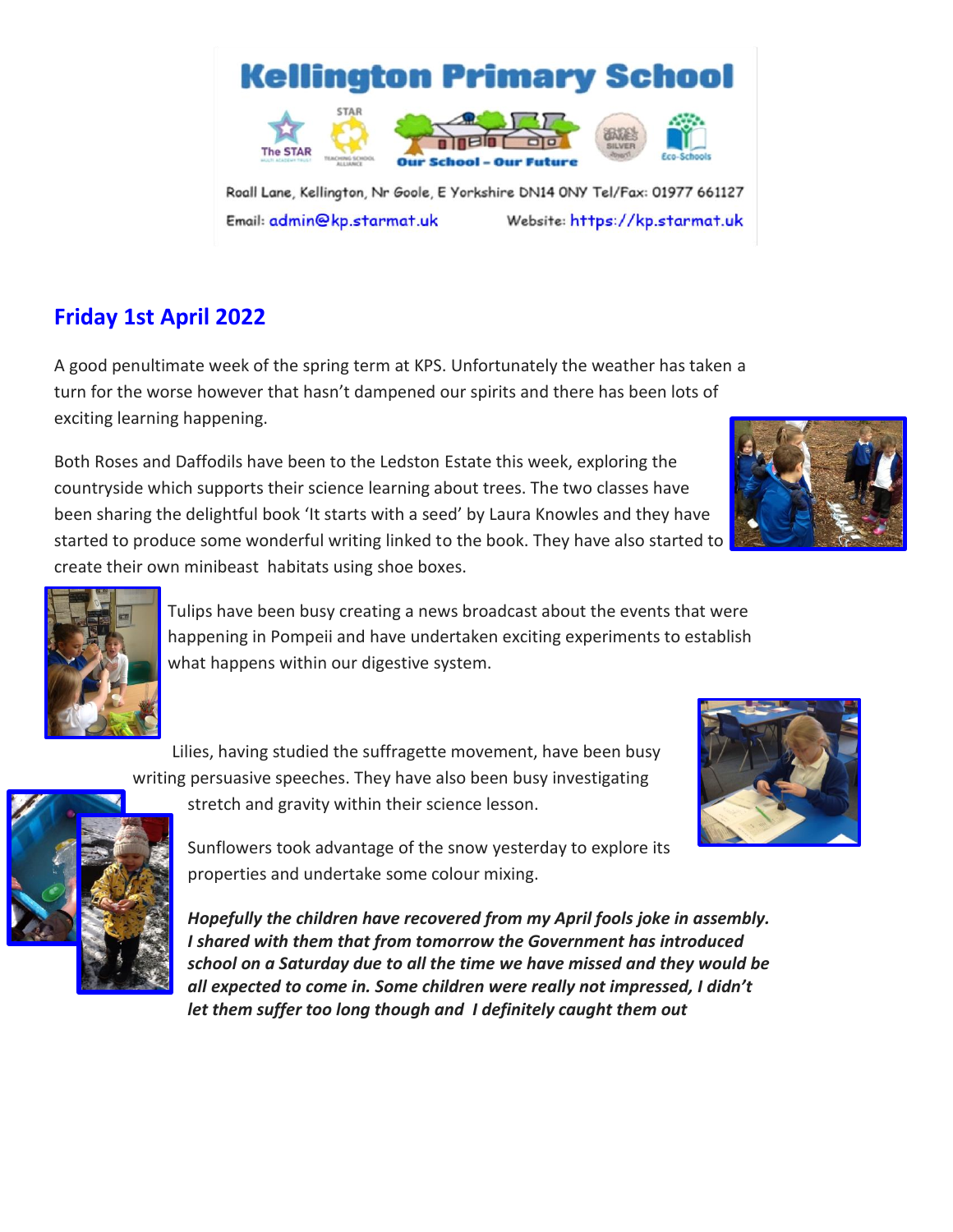### **Guitar lessons**

We have been approached by a company offering private 1:1 guitar lessons to children (Years 2-6) within school, after Easter. These lessons are very reasonably priced (£5.95 per session) and we will be sending more information home on Monday

The company will be delivering an assembly to children on **Tuesday 5th April 2022 at 9am**. **Parents, please feel free to attend to find out more.**

We will also be offering, via this company, 10 weeks of Ukulele lessons to one of our classes.

## **Reading**

This week saw the next four children receive their book from our book vending machine (Bronwen, Heidi, Harry C and Jaxon). If your child reads to you or has read independently and this activity has been recorded signed by an adult in the child's reading record x **three times in a week**, their names will be put into a hat and a selection of names will be drawn each week to receive a book from the vending machine.



## **Goodbye**

Next Friday we say goodbye to Miss Carr (teaching assistant). Miss Carr has worked at Kellington Primary School for five years in both nursery and Reception and we want to thank her for her valued contribution to 'Team Kellington'. Alongside her successful role as a teaching assistant Miss Carr makes and decorates amazing cakes and she has been given an unmissable opportunity to develop this business. We will really miss her, however we wish her every success for exciting and successful times ahead.

## **Eggborough Spring Fair - Saturday 8th April**

*Spring Fayre – Eggborough Village Hall, Saturday 9th April, 12 noon until 2pm. Supporting; Kellington Primary School PTA, Eggtots Stay and Play and other local groups. Refreshments including bacon butties FREE Bouncy Castles*  **For further details contact John McCartney- 01977 662558**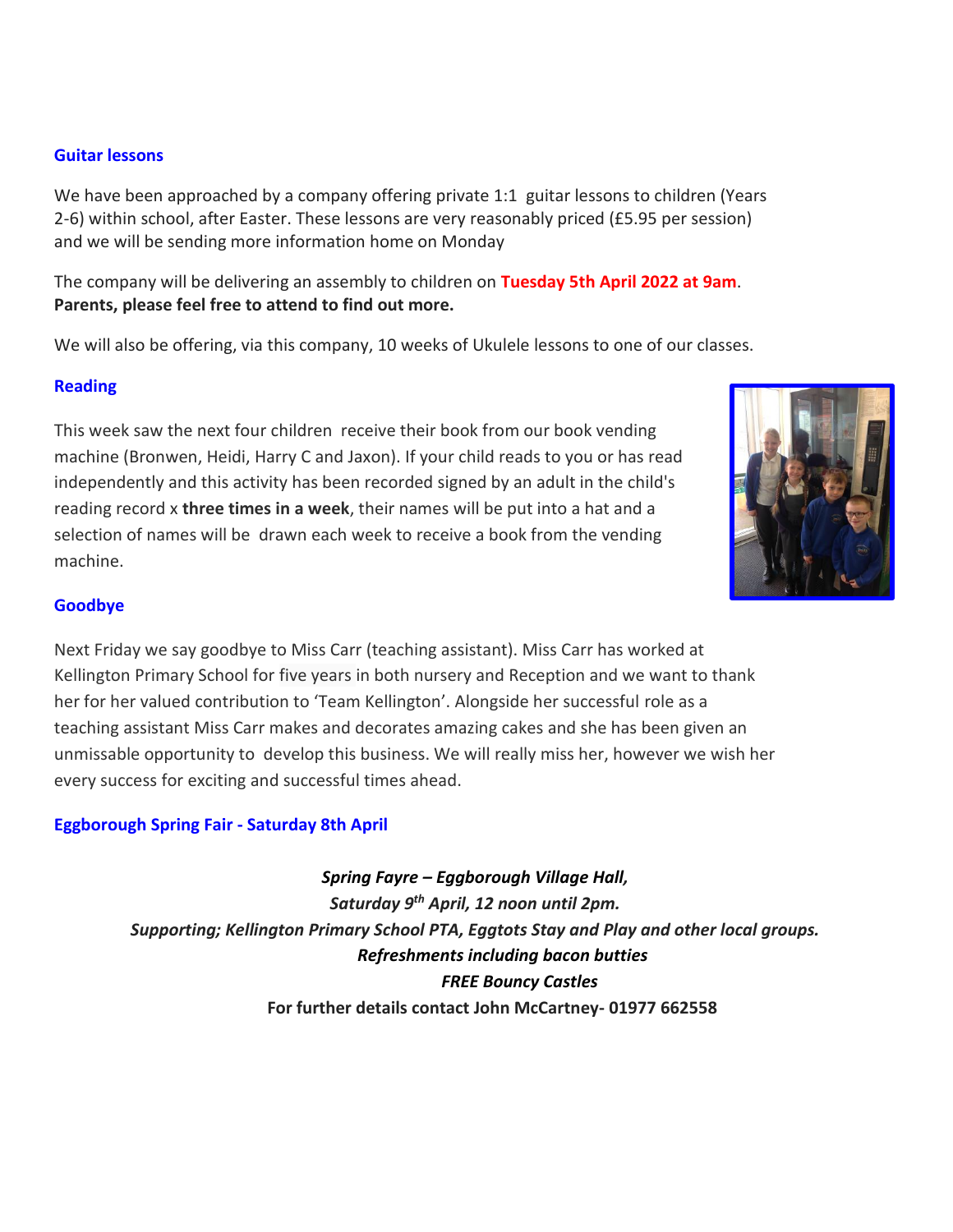### **Library Books**

Please can you ensure that your child brings their library book back to school. Currently we have quite a lot of library books, especially in Roses and Daffodils that have not been returned. Could you please root around at home and return any books your child has borrowed.

#### **School Meals**

**Please can we ask you to pre order your child's school dinner on Parentpay?** We have this system in place to support your child to choose a school dinner they are going to enjoy. The choice can be done up to 3 weeks in advance and up to 8am on the day of the meal. Our younger children especially find it difficult to make a choice from the pictures during school registration in the morning and whilst the adults in the classroom are available to help, unlike you, we do not know what your child does or does not like.

If you need any help with accessing the meal selector on ParentPay please speak to your child's class teacher or the school office.

By choosing your child's school meal it means we can confidently encourage them to eat what they have chosen as we know it is something they like and also, as the register can take quite a while if children haven't pre chosen their meal, we have more time for learning. Many thanks.

#### **Covid 19**

Fortunately the number of children with Covid has again remained low this week and we are keeping our fingers crossed it stays this way. It is really important that we continue to be vigilant in relation to our routines to keep everyone as safe as possible. Thank you for your cooperation with the new guidelines

Please, If your child shows any signs of the covid virus (**A new, continuous cough, or a high temperature, or a loss of, or change in, their normal sense of taste or smell)** it is important that they do not attend school, as with any other illness.

There has been new guidance published by the Government, however it does not make specific reference to schools. I will update you as soon as I receive anything more.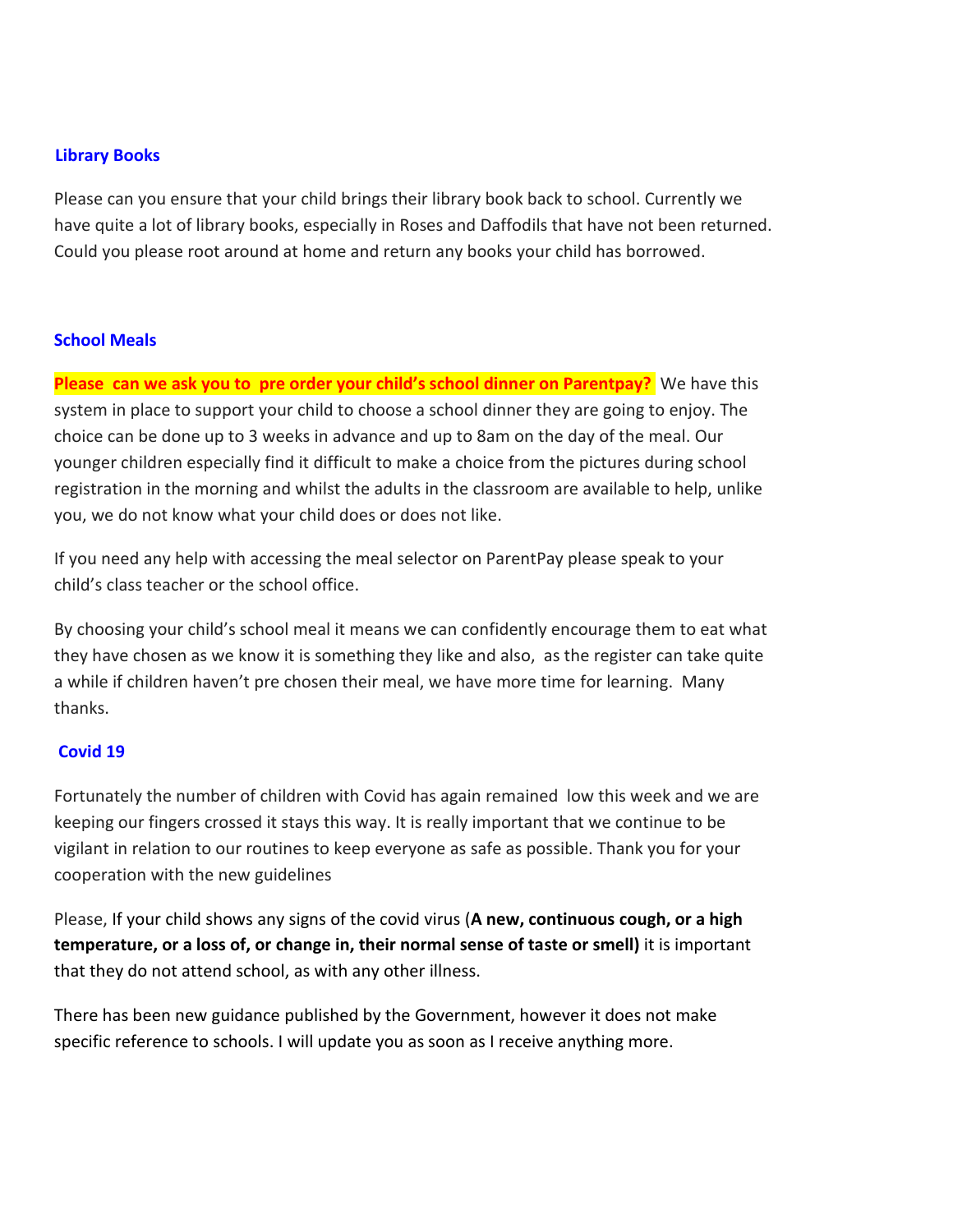## **Uniform etc**

Please do remember to label all parts of your child's school uniform including PE kit and coats. It is our school policy that long hair should be tied up for school and definitely during PE. School shoes should be plain black shoes or boots, not trainers please, unless there are mitigating circumstances that have been discussed with school

Earrings need to be removed for PE (including swimming). Please speak to the school office if your child has just had their ears pierced so a suitable length of time can be agreed for when the need to remain in situ and the protocol explained. No jewellery should be worn for school, except a watch or small plain stud earrings please. Can we also ask that nail varnish is also removed for school.

Many thanks for your co- operation

### **Mobile Phones**

Please can we ask that parents try and refrain from using their mobile phones when on the school premises. Some conversations that take place are not appropriate for children to hear and therefore unless it is an emergency, please could these calls be made or taken once you have left the school grounds. Many thanks for your cooperation.



## **STARS OF THE WEEK**

**Sunflowers - Ruben Daffodils - Reggie Roses - Ben C Tulips - Lucy Lilies - Summer** 







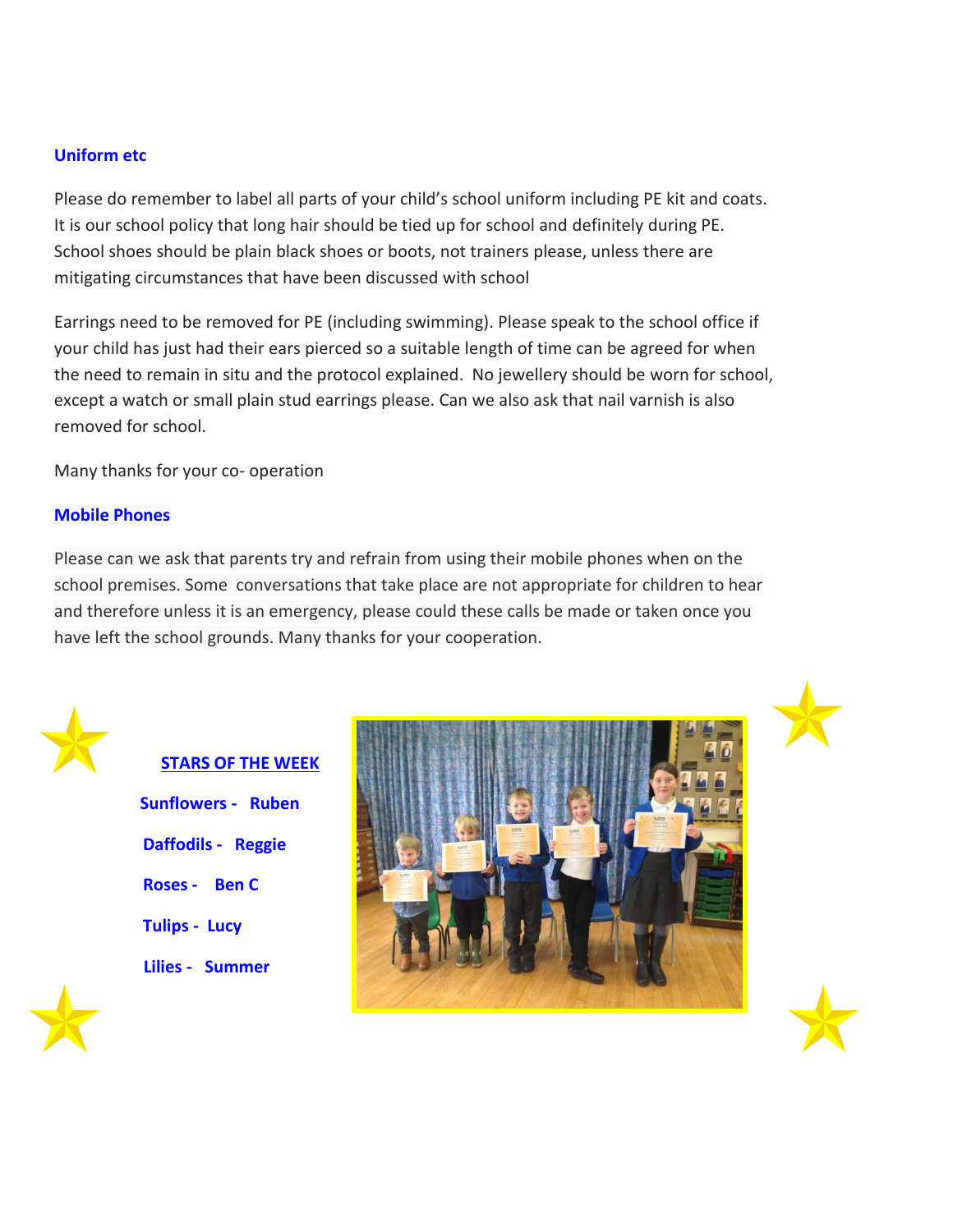#### **Houses**

The winning House this week is Roall

## **Class Photographs - Monday 4th April in the morning**

## **Head Lice**

Unfortunately we have had a few cases of head lice in school. Please check your child's hair regularly and treat as directed. If you need any advice or support please contact the school. If you do find head lice, your child does not need to stay off school, however all family members do need to be checked and treated as directed. Head Lice are common in primary school children, but fortunately if we have an outbreak at KPS the positive response by our parents to checking their children's hair, clears it up quickly

#### **[www.nhs.uk/conditions/head-lice-and-nits/](https://www.nhs.uk/conditions/head-lice-and-nits/)**

## **Running Track**

If any members of our local community would like to use our running track as part of their fitness regime it is available between **7-8am** and between **5-6pm. Monday - Friday.** There will be no access to any other part of school during this time and people who use the track do so at their own risk. If you wish to bring your children to join you during these times, **however this is at your own risk and children (under 18) must be accompanied by an adult** 

If you are interested in using the facility during these times, please contact the school and this can be arranged.

#### **Attendance**

#### **Please continue to ensure that your child comes to school everyday that they possibly can**.

We are working extremely hard to enable all the children to not be disadvantaged by their lost learning due to the issues over the last 18 months and therefore they need to be here, in school, for us to be able to support them to be the best they can be .

Please can I remind everyone to inform us promptly if your child is absent from school, we do need a message via telephone or email as early as possible, by 9.30 am at the latest, however sooner is preferable. If we do not hear from you we have a duty of care to make contact to establish where your child is. We will keep ringing you until we get a reply. If we don't get a reply we could have to report your child as a missing child.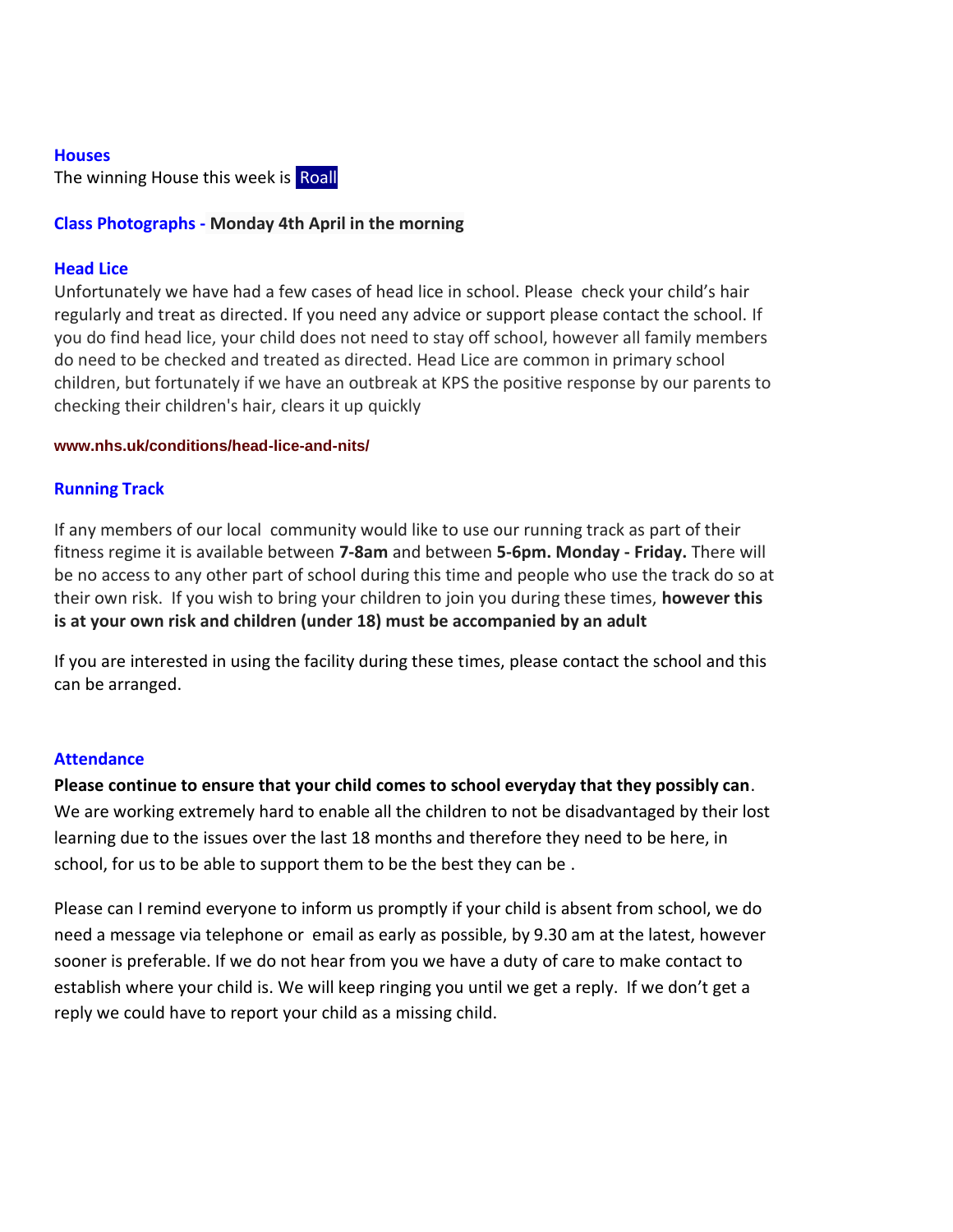We know this is sometimes difficult but whenever possible please try and make any appointments outside of school hours, or at the beginning or end of the school day.

## **Attendance this week (Friday- Thursday)**

**Lilies 90.87 % Tulips 93.33% Roses92% Daffodils 91 % Overall -92.10%**

**We need children to be in school everyday they possibly can please. Attendance is slightly down this week. Please do not take your child out of school unless it is absolutely necessary. Everyday of learning that they miss is vital to their education journey, it is often hard for many children to catch up.** 

#### **Free School Meals**

If you think you may be entitled to Free School Meals please do contact the school for further information on how to check your eligibility and apply. Even if your child is in KS1 and is currently receiving a universal free school meal, if you are eligible for FSM it is really important that you apply, as there are still additional benefits for your child,

#### **Dates for the Diary**

**Monday 4th April Morning - Class photographs - repeated session** 

**Tuesday 5th April 9am Music assembly (Introducing guitar lessons) -** Parents welcome

**Friday 8th April** - **- Tulips class trip Murton Park -** Investigating Life in Roman times. **(due back 3.45pm)**

**Friday 8th April - 3.15pm School closes for the Easter holiday** until **Monday 25th April** 

**Monday 2nd May - School closed -** Bank holiday

**Monday 9th- Thursday 12th May - Year 6 SATs week** 

**Friday 20th May - Daffodils' Class Assembly** -9am Parents welcome

**Thursday 26th May - School closes for May half term holiday**

**Friday 27th May - Inset day -**School closed to children

**Monday 6th June - School reopens for the final term of the academic year.**